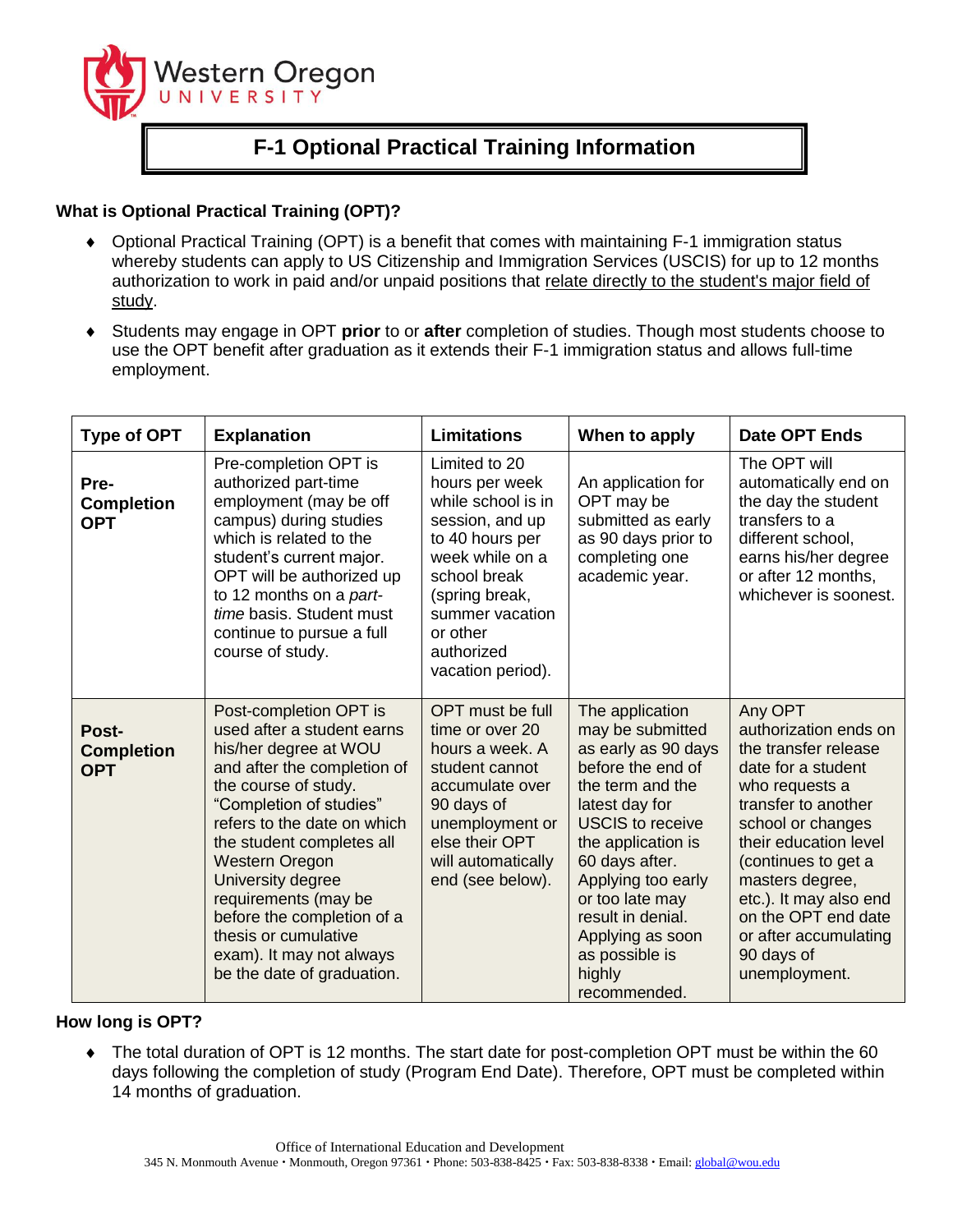

 Students with Science, Technology, Engineering, or Math (STEM) degrees may apply for an additional 24 more months of OPT

# **Who is eligible to apply for OPT? <sup>1</sup>**

- You are eligible for OPT if you have maintained your immigration status, and have been enrolled full time (or on an authorized Reduced Course Load) in a USCIS-approved school for at least one full academic year (9 months). If you changed from a J-1 to F-1 status, time in your J-1 program will be counted towards this requirement.
- You may apply for OPT during studies (pre-completion), or after program ends (post-completion). Certain STEM approved degrees are eligible to apply for an additional 24 month extension.
- You may only apply for OPT on a current major or degree (not on a minor of study).
- You are not eligible for OPT if you have already been granted 12 months of full-time Curricular (CPT) or Optional Practical Training (OPT) at your current degree level.

#### **What types of employment are allowed for Pre and Post completion OPT?**

 All OPT employment must be in a job that allows the student to get practical training related to what was learned in the degree program. It is ultimately up to the student to describe how the employment is related to his/her major. Types of employment can be any of the following: paid employment, employment by multiple employers, short-term multiple employers (such as performing artists doing gigs), self-employed business owner, employment through an agency, and unpaid employment such as volunteering or an unpaid internship.

#### **What are the limits on periods of unemployment?**

- Students on post-completion OPT can remain unemployed for a total of 90 days until their OPT is void. Once a student accumulates 90 days of unemployment they are required to leave the United States or change their status (transfer, change, visa status, etc) immediately.
- Each day during the period when OPT authorization begins (the start date on the EAD card) and ends that the student does not have qualifying employment, counts as a day of unemployment. The only exception is the 10 days between the end of one job and the beginning of the next job that will not be included this calculation.

#### **What are my options if I accrue over 90 days of unemployment?**

If you have over 90 days of unemployment you have violated your status unless you take one of the following actions. You may be denied future immigration benefits unless action is taken.

- Continue your education by changing education levels or transferring to a program at a SEVIS approved school.
- Depart the United States immediately.
- Take action to otherwise maintain legal status (such as changing immigration status).

#### **What documentation should be kept for jobs held?**

 Evidence of employment (such as a job offer), or jobs applied to should be kept in your possession. You may be asked to provide information on the jobs, job duties, and contact information of your supervisor for the positions you held previously.

#### **How long will it take to get my OPT authorized?**

 $\overline{\phantom{a}}$  $18$  CFR 214.2(f)(10)(ii)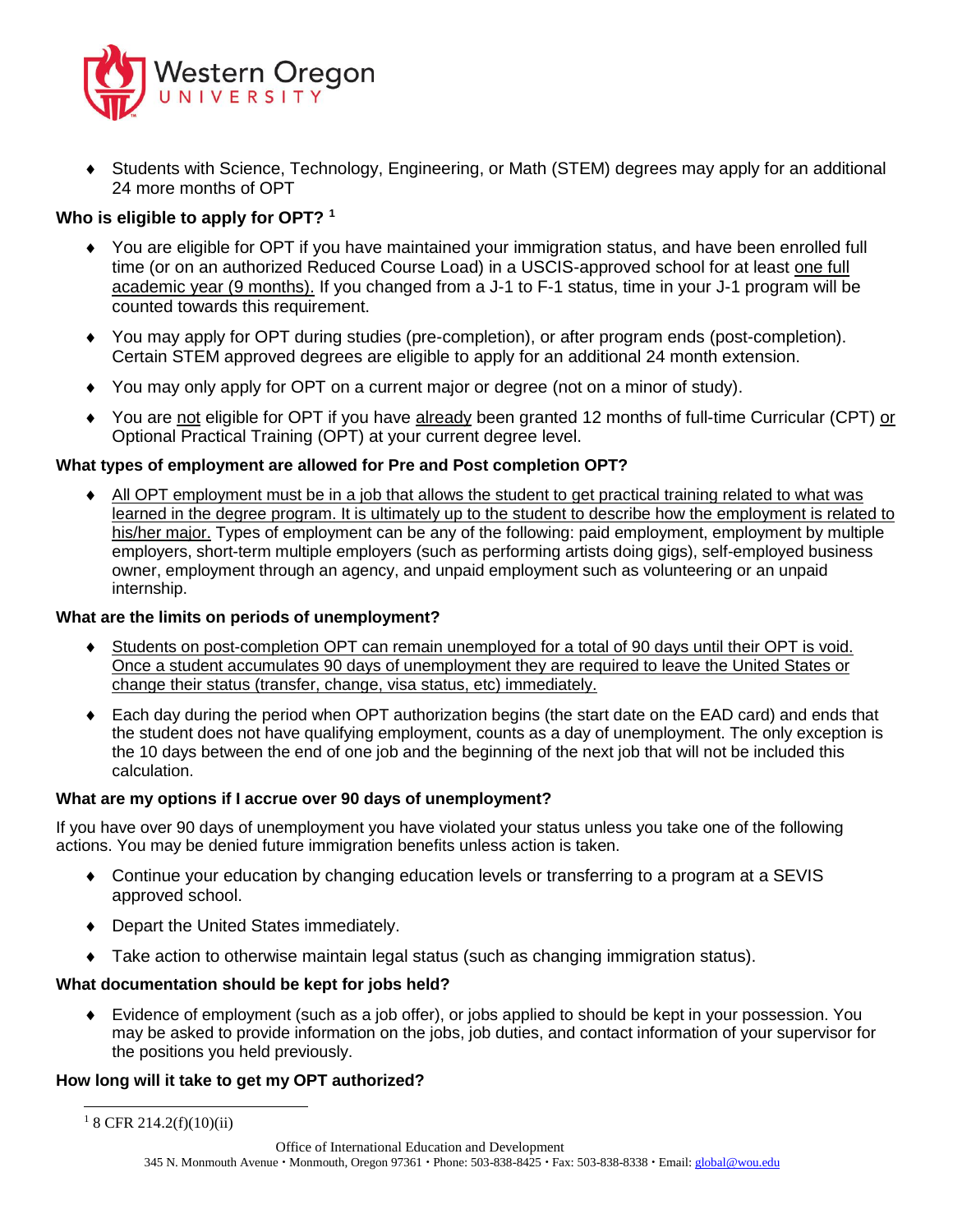

 It usually takes about 1-3 months to get a response of approval or denial from USCIS. Processing takes especially long for students that graduate spring or summer term and it is recommended that they apply as early as possible.

## **When can I begin working?**

- You may not engage in employment until you have actually received the **Employment Authorization Document (EAD) and** the **start date of the employment authorization has arrived or passed.**
- You will still need to obtain a social security card from the Social Security office if you do not already have a social security number. More information here [<http://www.ssa.gov/>](http://www.ssa.gov/).

#### **May I travel while on OPT?**

- It is **highly** recommended that you do not travel outside the United States while your OPT application is *pending*. The I-94 information you entered in the I-765 form will be inaccurate and your OPT application may be canceled if you exit the US for reasons of abandonment.
- Once you have been *approved* for OPT, when you travel and reenter the U.S. you will need to provide your Employment Authorization Document (EAD) card, a confirmed job offer from the company you will work at, and a travel signature on your I-20, a valid passport and a valid US visa. Days of unemployment still accumulate while out of the country unless you are taking an authorized vacation break at a current job.

#### **What are my responsibilities to maintain status while on Optional Practical Training?**

While on OPT, your SEVIS record and I-20 are still maintained by Western Oregon University's Office of International Education and Development. You will need to follow immigration rules while on OPT and continue to update your information with the international student advisor in the OIED office.

- You must **find a job or volunteer work** within the limited time of unemployment days.
- You must give a **copy of your Employment Authorization Document (EAD) card** to the OIED after approval from USCIS.
- You must continue to update the WOU international advisor with your **employment information** and any **dates of unemployment**. Contact the international student advisor through e-mail with the following information for every job held while on OPT:
- Your current physical/living address in the U.S.; Name of employer; Address of employer; Your supervisor's name and contact information; Your job title and a brief statement of how the job relates to your degree; date that the employment started, and when your last job ended
- You must continue to notify the WOU International Advisors of any **address or name changes** within 10 days of any change.
- You must get a **travel signature** from a WOU international advisor if you plan to travel outside the U.S.
- You must continue to keep your **passport valid** (extend it at least 6 months before it expires).
- Immediately (within 10 days) notify the WOU International Advisors if you **discontinue Optional Practical Training** for any reason (transfer, change education levels, exit the U.S., etc).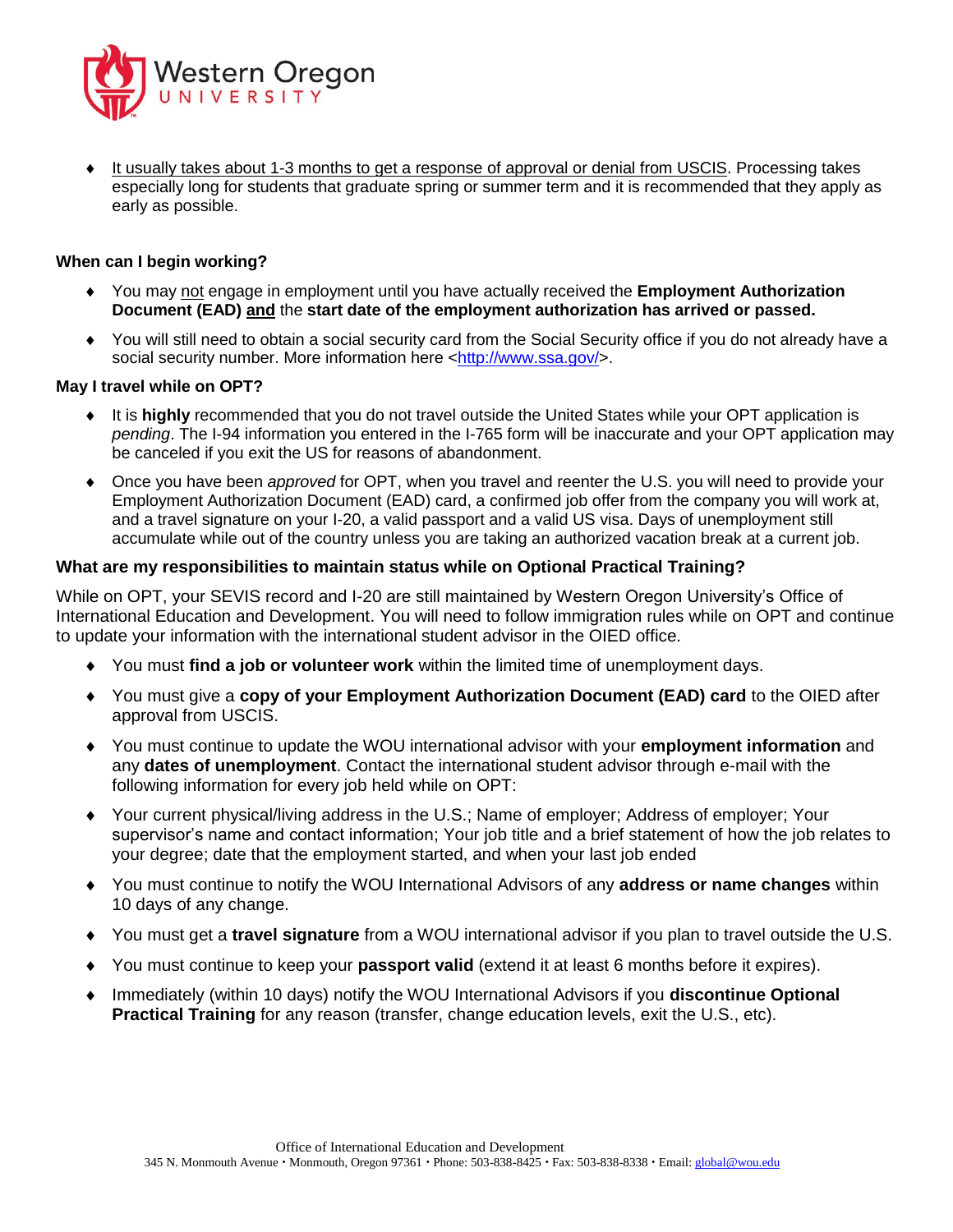

# **F-1 Optional Practical Training Post-Completion**

| <b>Type of OPT</b>   | <b>Post-Completion OPT</b>                                                                                                                                                                                                                                                                                                                                                   |  |  |  |
|----------------------|------------------------------------------------------------------------------------------------------------------------------------------------------------------------------------------------------------------------------------------------------------------------------------------------------------------------------------------------------------------------------|--|--|--|
| <b>Explanation</b>   | Post-completion OPT is used after a student earns his/her degree at WOU and<br>after the completion of the course of study. "Completion of studies" refers to the<br>date on which the student completes all Western Oregon University degree<br>requirements (may be before the completion of a thesis or cumulative exam). It<br>may not always be the date of graduation. |  |  |  |
| <b>Limitations</b>   | OPT must be full time or over 20 hours a week. A student cannot accumulate<br>over 90 days of unemployment or else their OPT will automatically end (see<br>below).                                                                                                                                                                                                          |  |  |  |
| When to apply        | The application may be submitted as early as 90 days before the end of the<br>term and the latest day for USCIS to receive the application is 60 days after.<br>Applying too early or too late may result in denial. Applying as soon as possible<br>is highly recommended.                                                                                                  |  |  |  |
| <b>Date OPT Ends</b> | Any OPT authorization ends on the transfer release date for a student who<br>requests a transfer to another school or changes their education level<br>(continues to get a masters degree, etc.). It may also end on the OPT end date<br>or after accumulating 90 days of unemployment.                                                                                      |  |  |  |

# **Applying for Post-Completion OPT:**

To apply for Optional Practical Training, the I-765 application must be sent to USCIS for review and a decision. If OPT is granted, the applicant will receive an **Employment Authorization Document (EAD) card** which will be proof that the student is legally allowed to work in the U.S. during the dates noted on the card.

Read the following instructions and collect all the necessary documents **BEFORE** making an appointment with an international student advisor in the Office of International Education and Development (OIED). General application process is as follows:

- Complete the attached "OPT Application FORM" and turn it in to OIED.
- Schedule a meeting with an international student advisor.
- The advisor will review the documents and answer any questions you have at that time.
- A new OPT I-20 which is required to apply will be made at this appointment.
- Make sure you write your full name on ALL documents submitted.

The required application documents are listed below. Prepare them as completely as possible before meeting an advisor. Make any copies at the library, WUC or other location.

- 1. **I-765 Application for Employment Authorization Form.** Download form from<https://uscis.gov/i-765>
	- Instructions on how to fill out the form are also available via the above link. ("General Instructions" on filling out the I-765 form start on page 14 of the instructions.)
	- The form is read by a machine. It is best to type in your answers. If not, please use black ink.
	- Question 27 on the I-765 will generally be (c) (3) (B) for POST Completion OPT. Refer to "Who May File" on page 1 of the I-765 instructions if you are unsure of your eligibility category.
- 2. **I-94:** This will be electronic. Go to<https://i94.cbp.dhs.gov/I94/request.html> enter your information and **"Get Most Recent I-94".** You do not need to get a travel history.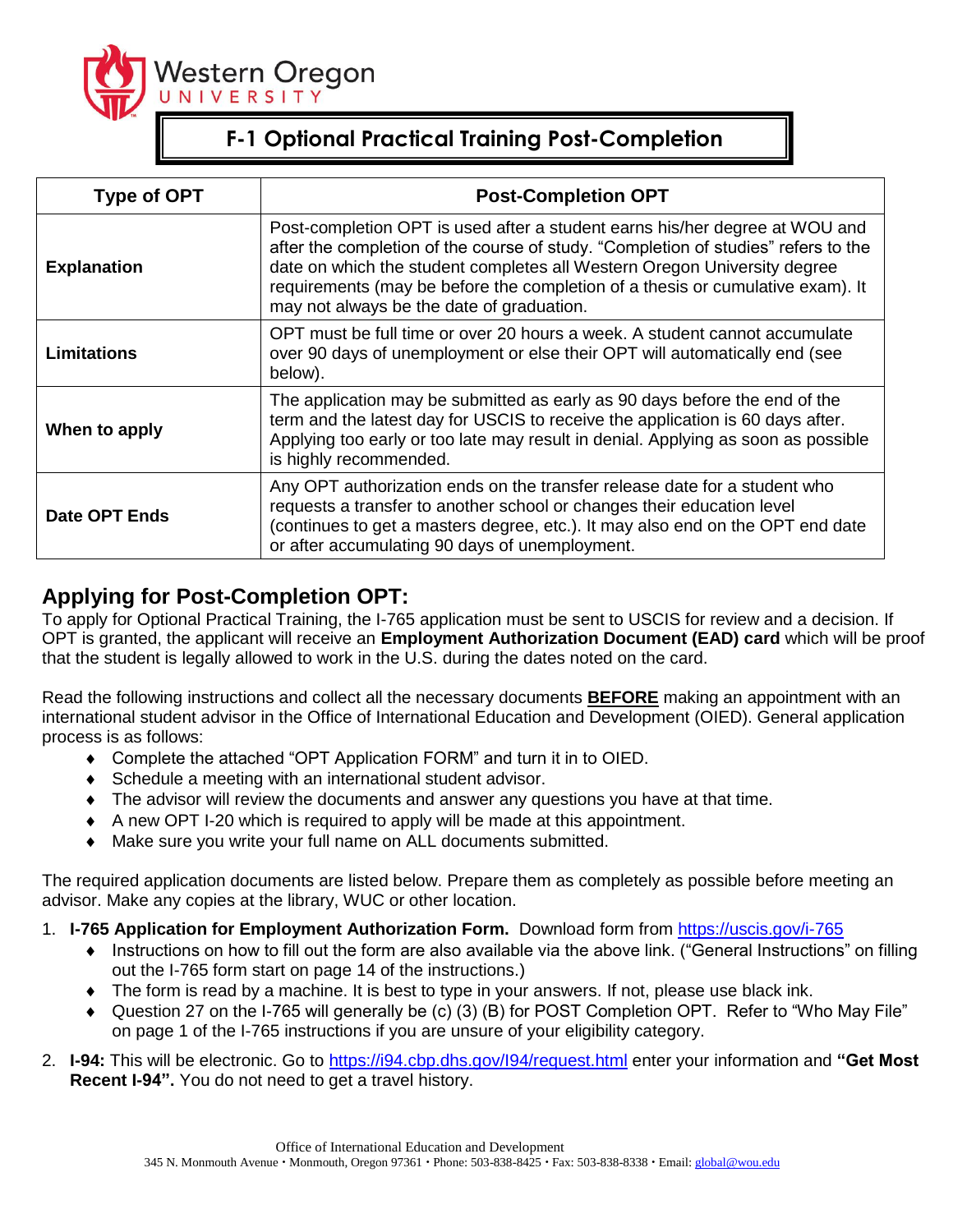

- 3. **Photos: 2 recent** (taken within the last 30 days) **2"by 2" passport style photos** meeting the specifications noted in the instructions for the I-765 form. Write your name and SEVIS number on the back.
- 4. **Application Fee:** Check or money order for **\$410** (four hundred and ten dollars) payable to: "**U.S. Department of Homeland Security".**
- 5. **Identification:** Make a *photocopy* of your **identification page** and **visa page** from your **passport**.
- 6. **Old I-20(s):** Copy past I-20s which prove that you have maintained status for at least one academic year and/or past OPT authorization I-20s.
- 7. **New OPT I-20:** Will be made by an international student advisor when you meet to review your application.
- 8. **G-1145 E-Notification Application:** Not required, but highly encouraged. Download from [https://www.uscis.gov/g-1145.](https://www.uscis.gov/g-1145) Easy and free to do.

After collecting all the documents named above, you should make an appointment with an international student advisor in the OIED office for review. Please answer all questions to the best of your ability. If you are unsure of how to answer a question, leave that one blank and your advisor can help you find the correct information.

Once you have completed all the steps, you will mail your completed application to the appropriate USCIS Lockbox facility. Below are the locations for mail from Oregon. Please see the I-765 instructions for lockbox mail locations if you are sending your application from another State.

### **When sending via the US Post Office, mail to:**

USCIS PO Box 21281 Phoenix, AZ 85036

# **When sending via the Express Mail Carriers, mail to:**

USCIS Attn: AOS 1820 E. Skyharbor Circle S Suite 100 Phoenix, AZ 85034

## **Please remember to write your return address in the top left corner of the envelope and to affix any postage/stamps in the top right corner.**

**You are encouraged to send the package with tracking so you are able to confirm if the envelope was received or not. KEEP COPIES OF ALL DOCUMENTS SENT**. Within 14 days you should receive a receipt from USCIS at the address on the I-765 form. You will be able to check the status of your application at [http://www.uscis.gov](http://www.uscis.gov/) by using your receipt number in the **CASE STATUS** section. USCIS customer service can be reached at 1-800-375-5283 if you do not receive a receipt number, or if you have any other questions or issues with your OPT application.